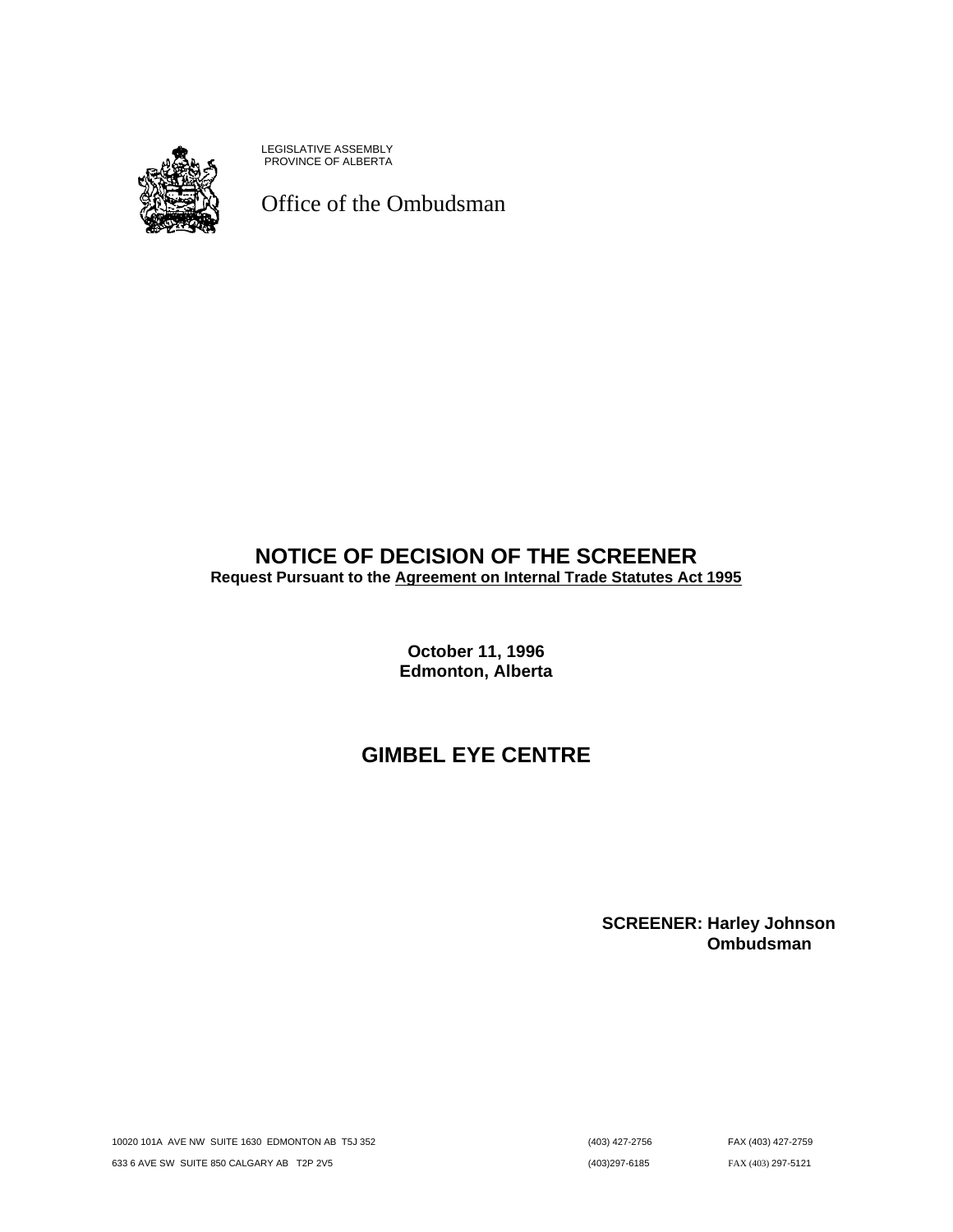On September 16, 1996, notice of intention to commence dispute resolution procedures was received from Mr. Gerald Chipeur on a behalf of the Gimbal Eye Centre. This notice, written on September 11, 1996, outlined the following complaint:

- 1. On July 1, 1993, the Government of Saskatchewan enacted the regulation attached as Schedule 1 and issued correspondence and press releases (Schedule 2) announcing that the target of the regulations was an Alberta resident, Dr. Howard Gimbel, and explaining that the purpose of the regulations was to force Saskatchewan residents to utilize Saskatchewan resident physicians at the expense of Dr. Gimbel and his practice.
- 2. Meetings were held with officials in the federal and Saskatchewan Ministries of Health. Both refused to consider this a portability problem under the principles of the Canada Health Act.
- 3. The policy position of the Ministry of Health in Saskatchewan is that they will not pay for the professional services of Dr. Howard Gimbel so long as there are local Saskatchewan residents who can do the job. In other words, Saskatchewan residents attending at the Gimbel Eye Centre for surgery are never reimbursed under the Saskatchewan Health Care Insurance Plan.
- 4. This policy is in place notwithstanding the express provision in the regulations for the Government of Saskatchewan to approve surgery at the Gimbel Eye Centre.
- 5. The question in this case is legal in nature. The facts are undisputed. The simple question is whether Chapter Seven of the Agreement on Internal Trade ("Agreement") requires a province to not discriminate on the basis of individual provincial residence and business location when purchasing health care services on behalf of their residents. The alternative interpretation is that the Agreement only guarantees Dr. Gimbel's right as a nonresident to do business at a physical location in Saskatchewan while he is a resident of Alberta.
- 6. The plain wording of Chapter Seven can lead to no other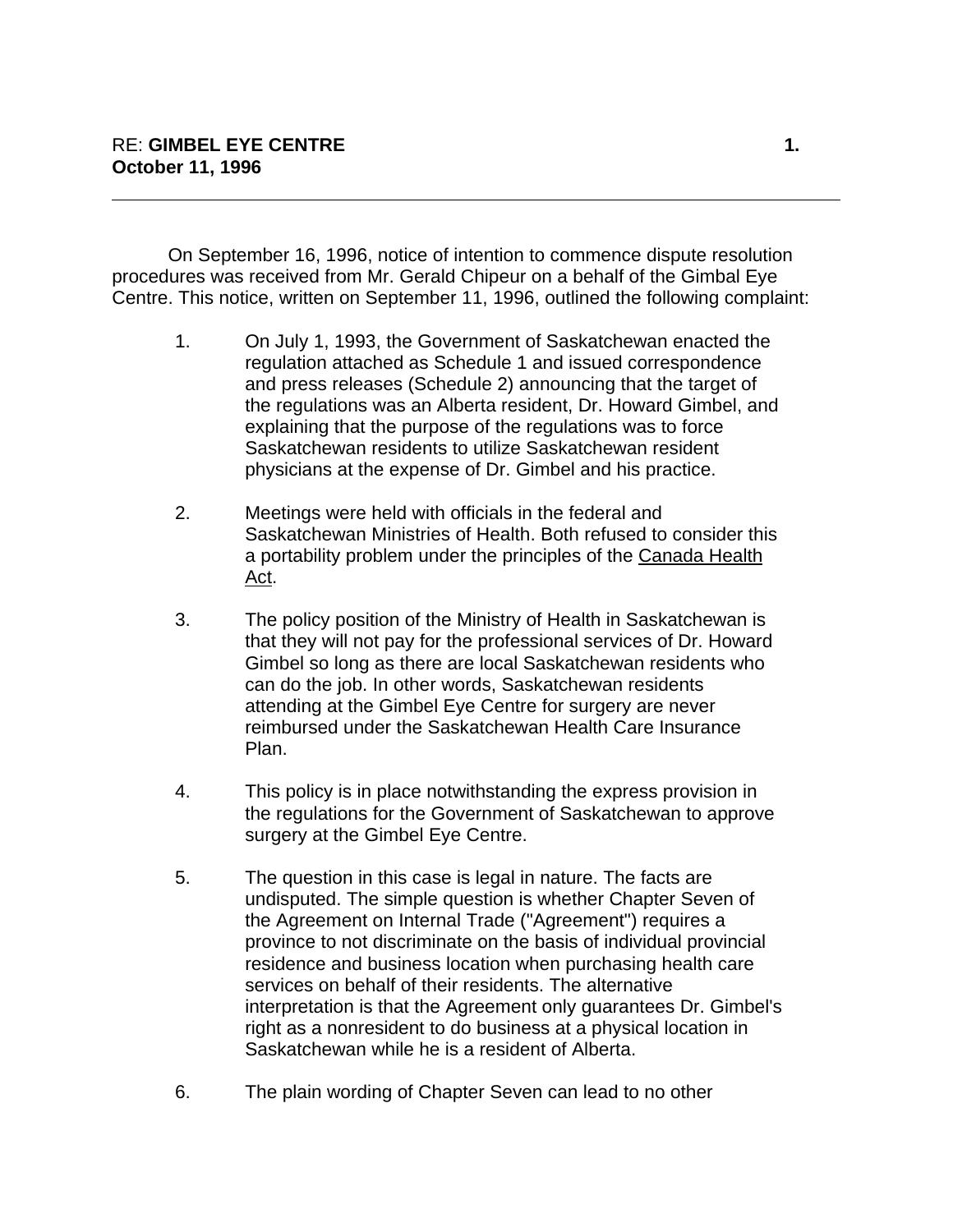reasonable conclusion but that both the personal residence and the business residence are of consequence when considering the impact of the Agreement. Saskatchewan may not discriminate on either ground.

- 7. Saskatchewan has admitted that the purpose for their regulations is directly contrary to the purpose, goals and intent of the Agreement. The Agreement must condemn action directly intended to foster local chauvinism and discrimination.
- 8. The impact of this matter is not of minor consequence. The jobs of Alberta resident employees and a number of former employees are dependent on access to the Saskatchewan government procurement program for medical services on behalf of Saskatchewan residents.

Finally, in the dispute resolution process, the Gimbel Eye Centre will request a direct payment from the Saskatchewan government to the person or persons who paid the professional medical fees on behalf of each resident of Saskatchewan which the Gimbel Eye Centre has treated since July 1, 1993.

Mr. Chipeur enclosed documents supporting his complaint.

# **JURISDICTION ESTABLISHED**

Appropriate notice to the other parties was completed by Mr. Chipeur. Attempts to have the Alberta Government initiate dispute resolution proceedings were unsuccessful. Therefore, pursuant to the Internal Trade Statutes Act 1995 (the Act) and Order in Council #221/96, dated May 22, 1996, I accepted that jurisdiction to review this request as Screener was established.

# **ISSUE**

The issue before me is to determine if the Gimbel Eye Centre (the person) should be permitted to commence dispute resolution proceedings pursuant to the Act *[Agreement]*. If the answer is "yes," I must also determine which chapter under Part IV of the Act *[Agreement]* the person may proceed under and I must then provide a written decision including the reasons to:

(i) Gimbel Eye Centre (the person);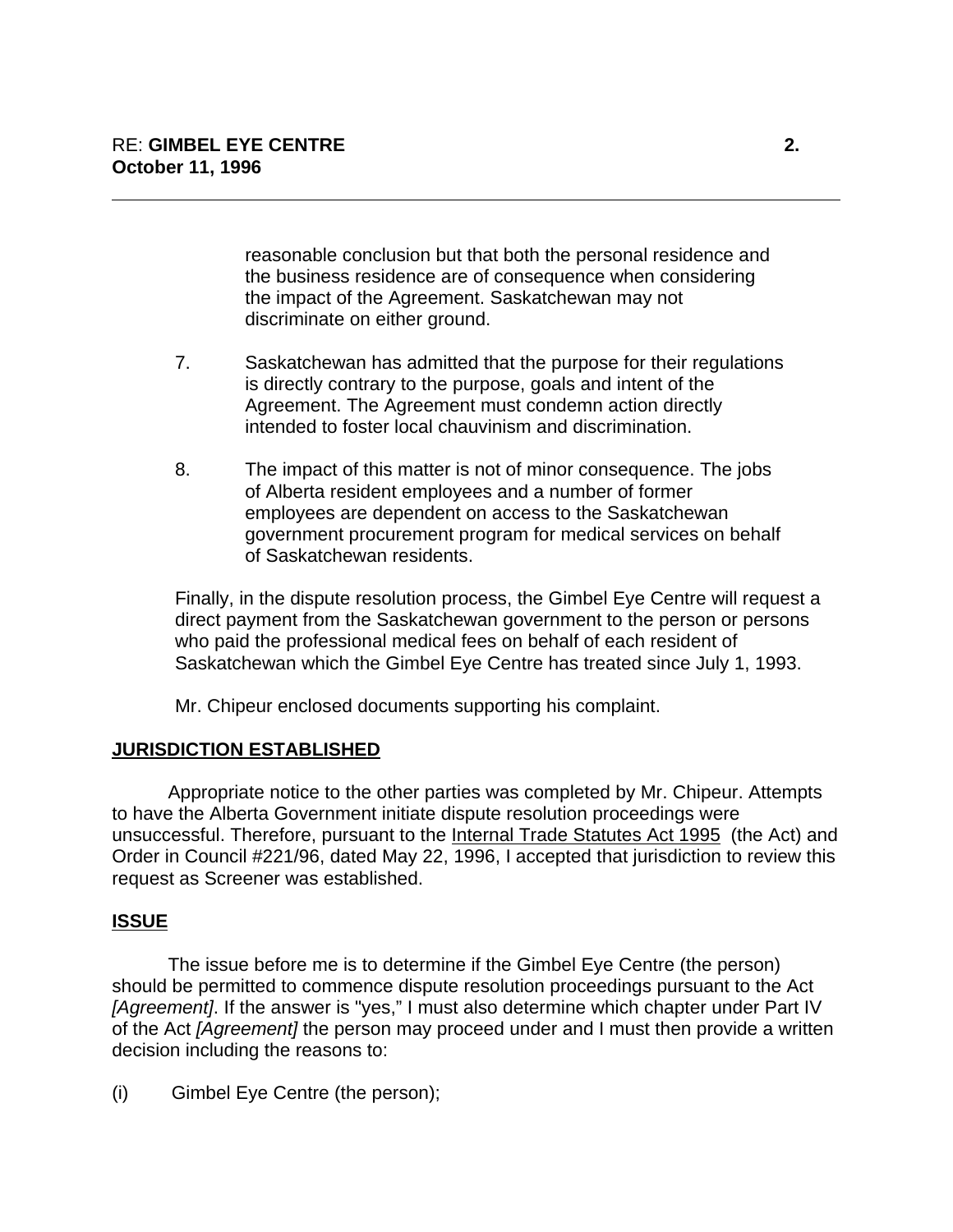- (ii) Alberta Government (the Party that refused to initiate proceedings or request a Panel);
- (iii) Saskatchewan Government (the Party complained against); and
- (iv) Committee on Internal Trade (the Secretariat).

If the answer is "no," I must provide written notice of my decision including the reasons for my decision. Failure to provide notice in either case within 30 days is deemed to be approval.

Notice of my involvement as Screener was issued to all parties as listed above and notice was given to Mr. Chipeur representing the Gimbel Eye Centre, Mr. Norm Kinsella, Alberta Advanced Education and Career Development and Mr. Jim Ogilvy, Alberta Department of Federal and Intergovernmental Affairs. This notice invited them to meet with me to clarify the issues.

### **FACTS**

The Gimbel Eye Centre argues that the facts are undisputed. In reviewing the appropriate files and in my discussions with Mr. Chipeur, Mr. Kinsella and Mr. Ogilvy, I accept that this is generally true. The Saskatchewan Government enacted regulations and issued correspondence and a press release.

Included in the documents submitted by Mr. Chipeur are statements made that resources outside the Province of Saskatchewan may be used but only following an approval process.

As the Gimbel Eye Centre is mentioned in some of the documents submitted by Mr. Chipeur, he has argued that the specific target of the policies of the Saskatchewan Government is directed at the Gimbel Eye Centre. I can see the rationalization in Mr. Chipeur's position but there is an equal rationalization that the Saskatchewan Government was only using the Gimbel Eye Centre as an example of the type of elective service which is no longer available "on demand to" residents of the Province of Saskatchewan.

I use this example to show that while the **facts** may be agreed to by all parties, the **inferences** to be drawn from these facts are not.

#### **DECISION**

Mr. Chipeur argues that the question is whether Chapter Seven of the Agreement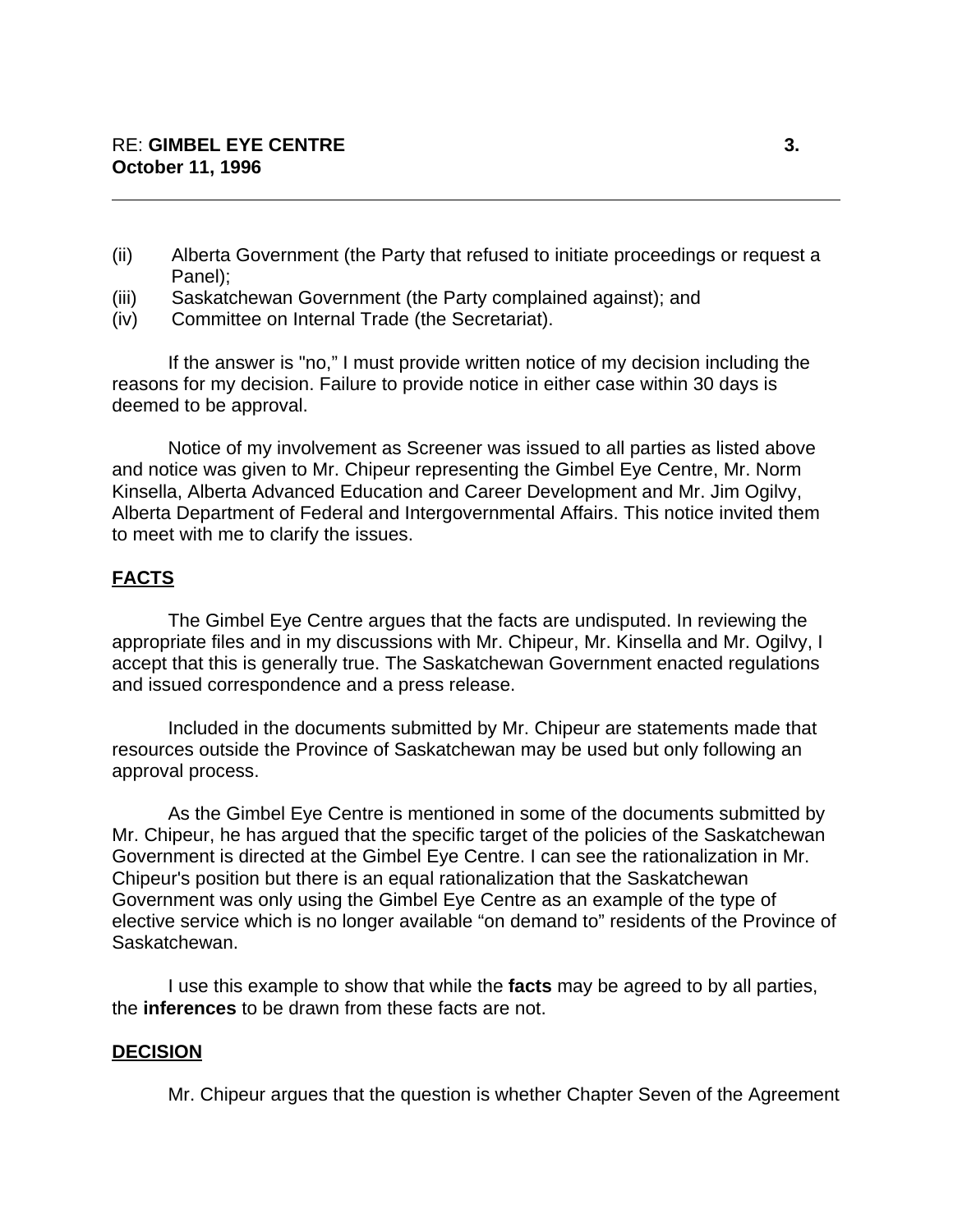an Internal Trade ". . . requires a province to not discriminate on the basis of individual provincial residence and business location . . ."

In my review of Chapter Seven, Articles 400 (Application) and 406 (Transparency) apply to Chapter Seven. There is no suggestion or evidence that Article 406 as it relates to Transparency is at issue or affects this application. Article 400 (Application) does. In the event of an inconsistency between a specific rule in Part IV and a general rule, the specific rule prevails to the extent of the inconsistency. This Article establishes a guiding principle in the interpretation of Part IV which includes Chapter Seven.

Article 701 identifies the purpose of Chapter Seven. The purpose of this Chapter is to enable any worker qualified for an occupation in the territory of a Party to be granted access to employment opportunities in that occupation **in the territory of any other Party,** as provided in this Chapter. (emphasis added)

There is no evidence before me that the Gimbel Eye Centre has been denied the opportunity to practice ". . . in the territory of any other Party . . ."

Having said this, however, the role of the Screener must be reviewed in relation to this discussion. Clearly the role, as identified in the Act *[Agreement]*, is unclear. Indeed the Act *[Agreement]* itself has inconsistencies which at times are addressed and at other times not addressed. In my discussions with the applicant and the Government representatives, both indicated this is as a result of compromises in obtaining agreement.

These difficulties are not mentioned as a criticism per se, but commented on to shed light on how and why I arrived at my final decision.

The criteria for making my decision are set out in Article 1713(1), (4) and (5) as follows:

#### Article 1713: Screening

1. Each party shall, before the date of entry into force of this Agreement, appoint an individual (the "screener") to review requests made under Article 1712(1) or (2). The screener shall be independent of government and capable of making an independent decision on the merits of the request. Notice of the appointment shall be delivered to the other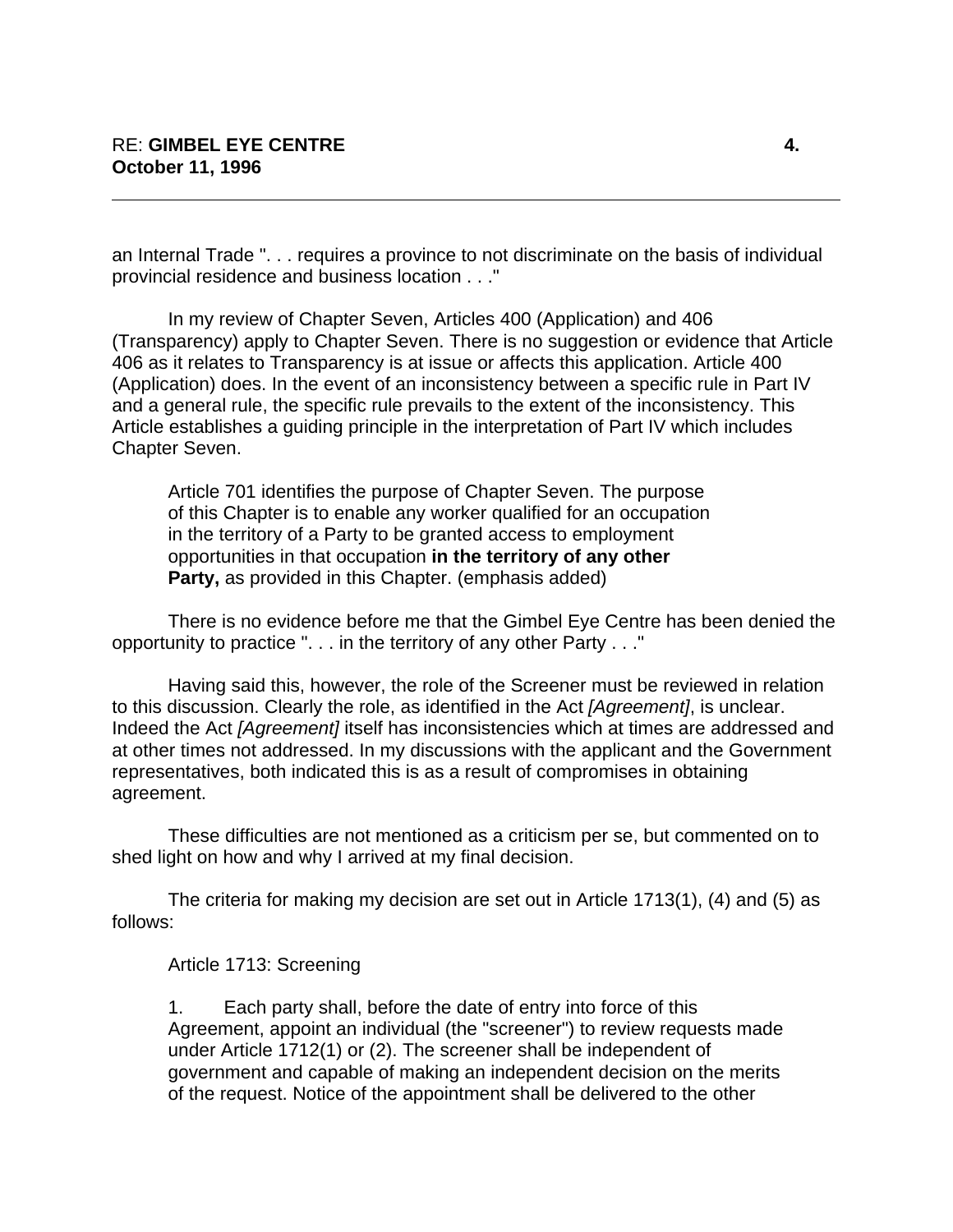Parties and the Secretariat.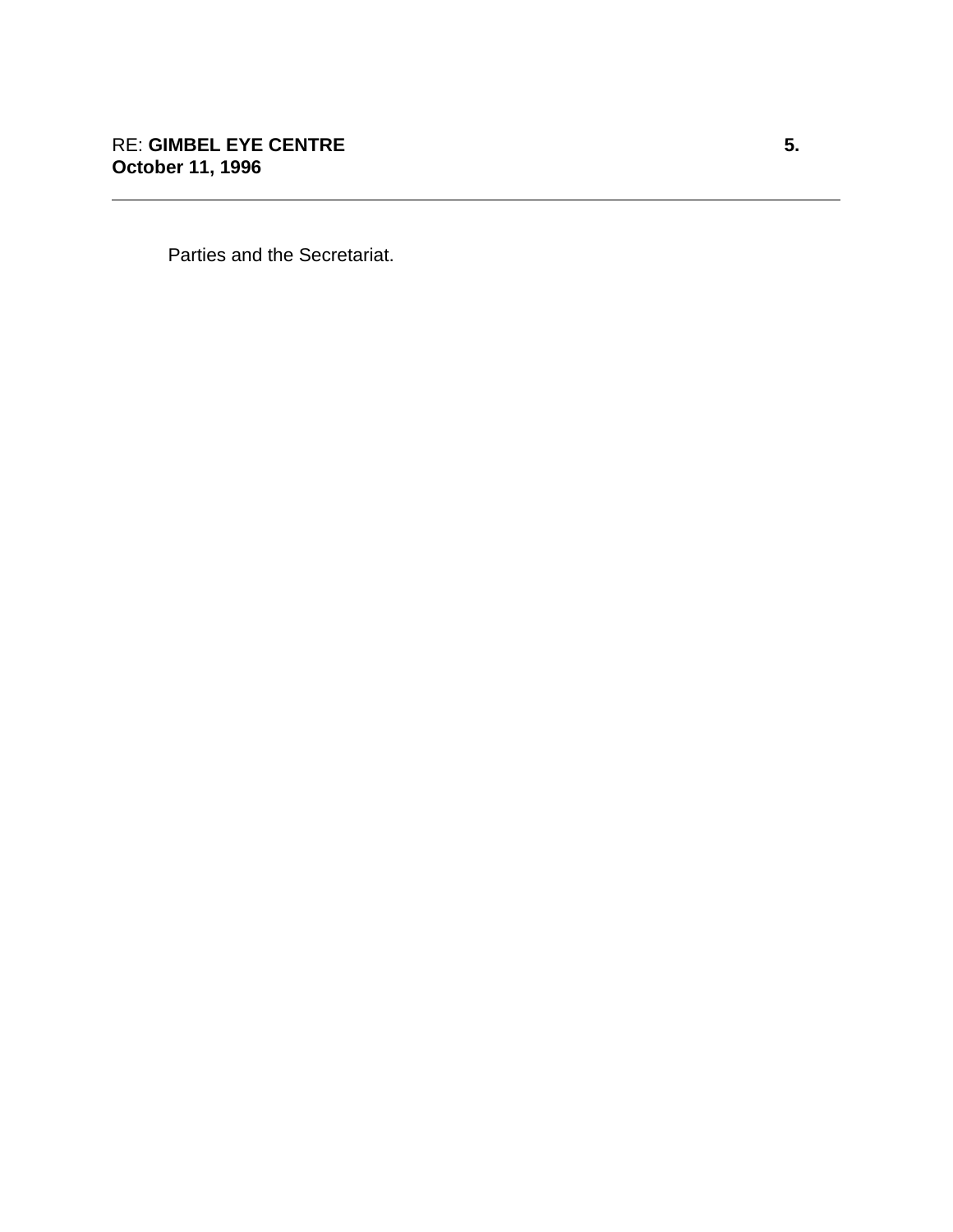4. In deciding whether the person should be permitted to commence dispute resolution proceedings, the screener shall take into account the following:

- a. whether the complaint is frivolous or vexatious;
- b. whether the complaint has been instituted merely to harass the Party complained against; and
- c. whether there is a reasonable case of injury or denial of benefit to the person or, in the case of a trade union, injury or denial of benefit to its members.

5. Where a dispute resolution proceeding is commenced under Article 1712(1)(a), the screener shall also determine the chapter of Part IV under which the person shall proceed.

I have determined that the complaint is not frivolous or vexatious, is not instituted merely to harass, and that there is a reasonable case of injury or denial of benefit.

The Gimbel Eye Centre argues that I am limited to considering those matters in Article 1713(4), and that the matter should proceed under Chapter 7.

This limits the role of the Screener to **process** and this point has been the subject of argument.

Conversely, a review of the correspondence to my office (April 21, 1995) indicates in an attached flow chart that the role of the Screener would also be on the basis that the complaint lacks substance. While trying to grapple with this issue, Article 1713(1) states:

The Screener shall be independent of government and **capable** of making an independent decision on the merits of the request. (emphasis added)

The imprecise direction to a Screener (as contained in the Act *[Agreement]* ) thus forces me to determine the question of a broad brush interpretation to include the merit of the issue at hand or to a limited scope as identified in Article 1713(4).

If I accept the limiting terminology of Article 1713(4), I am then left with the second portion of an affirmative decision and that is to determine the Chapter of Part IV